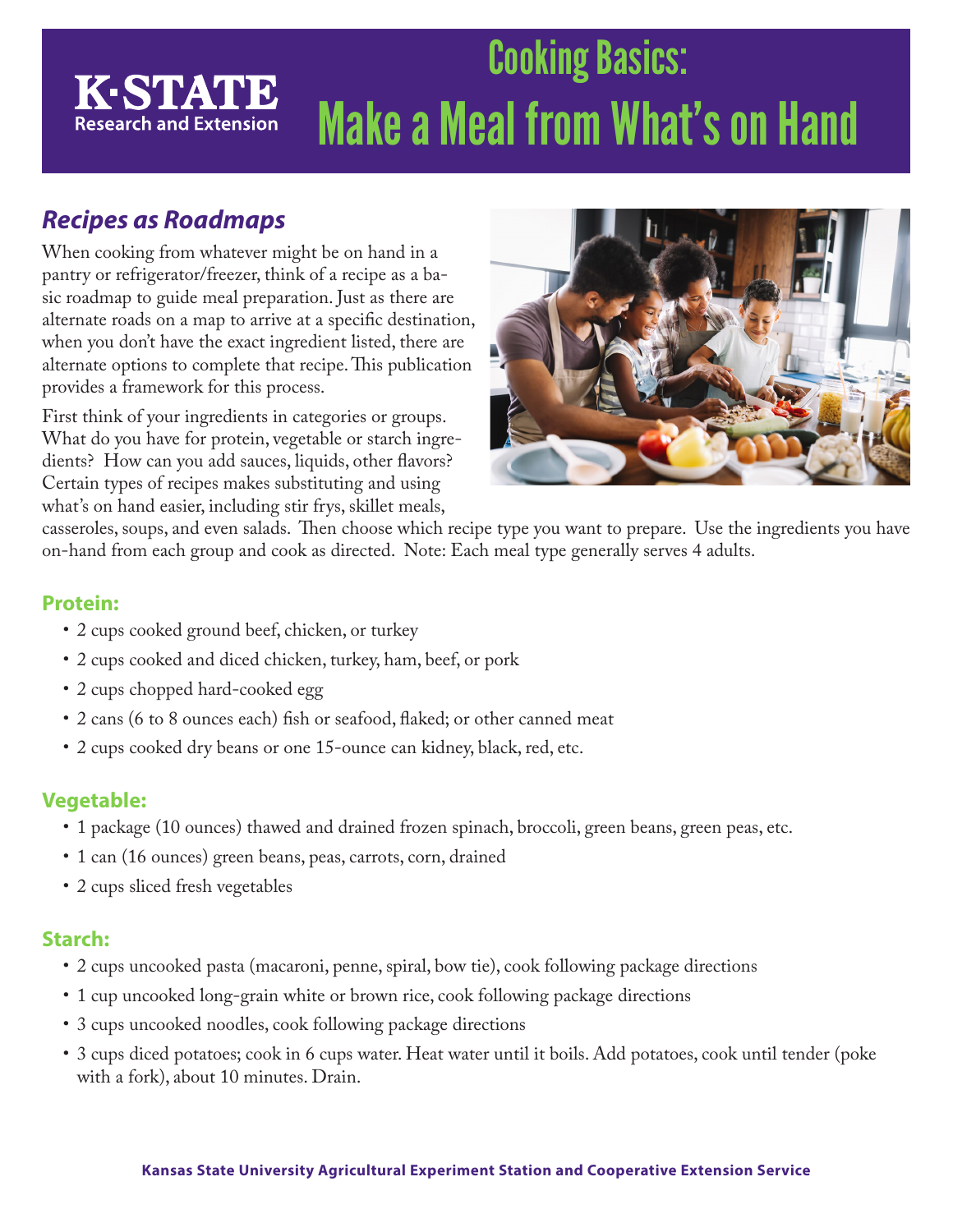### **Liquid:**

- For a skillet meal: 1½ c water, broth, tomato juice, or milk
- For soup:
	- 4 cups of vegetable, chicken, or beef broth made using bouillon cubes; or 2 (16-ounce) cans of broth
	- 2 cans crushed or diced tomatoes and 2 to 3 cups water
	- 4 cups milk and bouillon (use whatever proportion you desire)



#### **Sauce:**

- 1 can sauce-type soup (mushroom, celery, cheese, tomato, etc.) mixed with milk to make 2 cups
- 1 can (15 ounces) diced tomatoes with juice
- 2 cups gravy: 2 tablespoons cornstarch or 4 tablespoons flour, ¼ c cold water, 2 c HOT chicken, beef, or vegetable stock; mix cornstarch or flour into cold water with fork. Slowly add mixture to boiling stock, stirring constantly. Reduce heat and continue to cook and stir until thick.

#### **Flavor:**

- $\frac{1}{2}$  cup chopped celery,  $\frac{1}{4}$  cup chopped onion,  $\frac{1}{4}$  cup sliced black olives, or  $\frac{1}{2}$  cup salsa
- 1 to 2 teaspoons mixed dried leaf herbs (basil, thyme, marjoram, tarragon; 2 to 3 teaspoons for soups)
- 2 to 4 tablespoons fresh herbs
- Stir frys could use 1 to 2 teaspoons Worchestershire or low-sodium soy sauce
- Salt and pepper to taste

**To make a stir fry:** Choose 1 or more vegetables + 1 or more flavor +1 protein. Cook the vegetables and flavor in 1 to 2 tablespoons oil over high heat for 2 to 3 minutes; cook fresh vegetables, especially root vegetables like potatoes, carrots, and onions, first and then add your other vegetables. Add cooked protein, heat through, and serve with 1 cooked starch.

**To make a skillet meal:** Choose 1 protein + 1 starch + 1 or more flavors +1 to 3 vegetables + 1 liquid + 1 sauce (optional). Combine ingredients in a skillet or pan, cook on medium heat, stirring often to prevent sticking, until meat is thoroughly cooked and vegetables and starch are tender, 15 to 45 minutes.

**To make a casserole:** Choose 1 protein + 1 starch + 1 to 3 vegetables + 1 sauce + 1 or more flavors. Combine all ingredients in a 9-inch by 13-inch pan or 2- to 2 1/2-quart casserole dish coated with cooking spray. Bake at 350°F until bubbly, 45 to 50 minutes.

**To make a soup:** 1 or more vegetables + 1 protein + 1 starch + 1 soup liquid + 1 or more flavors. Combine all ingredients in large pot (except fresh herbs, if used). Partially cover pot and simmer 20 to 30 minutes (if using fresh vegetables, check for fork tenderness). Add fresh herbs. Simmer another 5 minutes. Serve.

**To make a salad:** Choose base: lettuce or salad greens OR 1 starch (see list) + 1 protein + 1 vegetable + 1 or more flavors + 1 dressing. (Any bottled dressing will work. Low-fat options are recommended) Combine all ingredients except dressing in a large bowl. Either dress salad before serving or allow family members to dress as desired.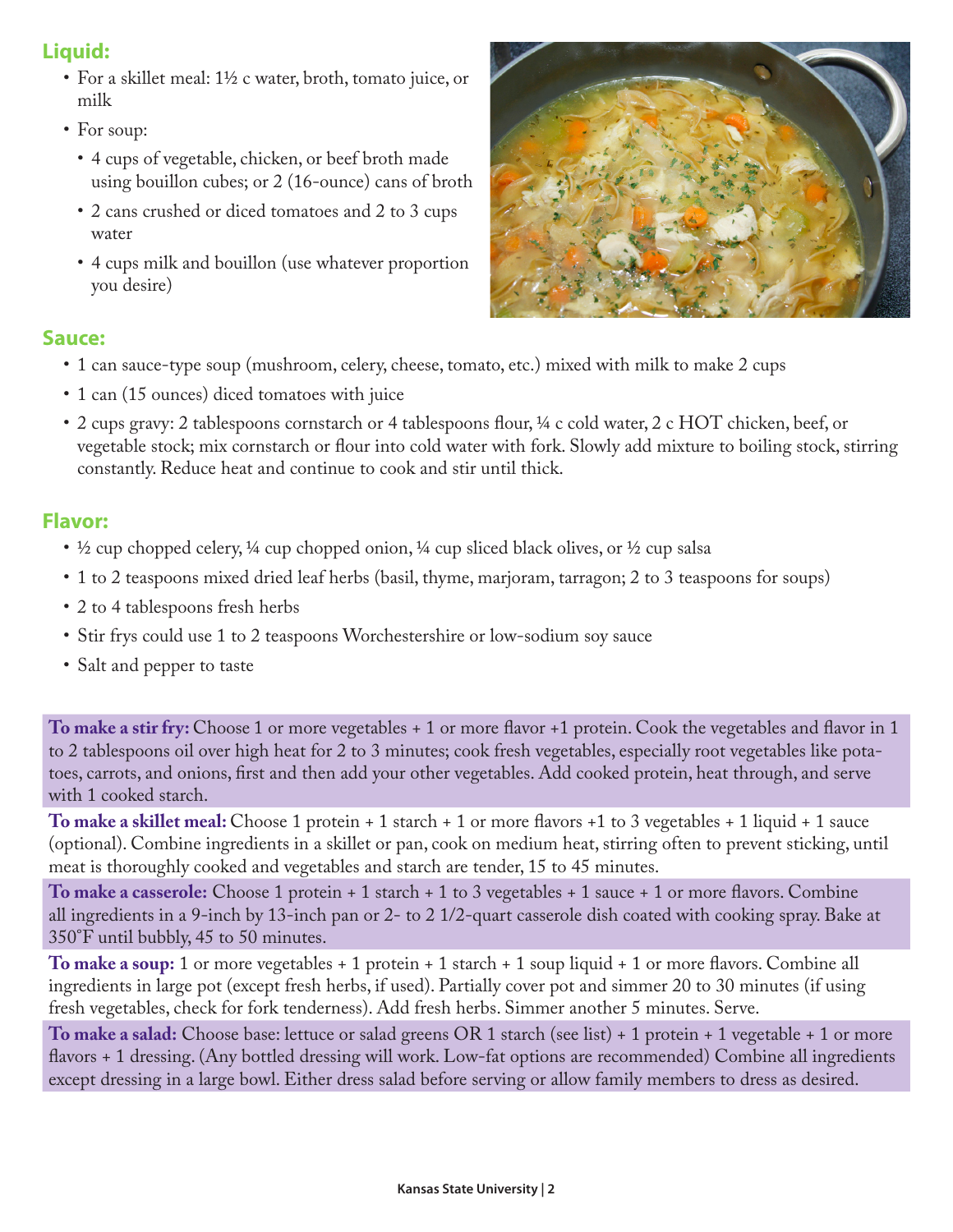Some additional easy, quick ideas for families today include pizza and sandwiches or wraps.

#### **To make a pizza:**

- 1. Pick a crust option: premade crust, flour tortilla, flat bread, pita bread, English muffin, bagel, French bread, biscuit
- 2. Choose a sauce, amount to cover your chosen crust option: tomato paste thinned with water + basil + oregano + pepper; canned tomato sauce; refried beans or dip; BBQ sauce; sweet chili sauce; hummus, salsa



- 3. Choose 1 or more flavors
- 4. Choose toppings be creative

Preheat oven to 425 F. Put crust on pan covered with cooking spray. Top with sauce, flavors, and toppings. Bake 10 to 12 minutes or until crust is cooked and sauce bubbles.

#### **To make a sandwich/wrap:**

- 1. Choose a base: 2 slices bread, 1 bun or roll, corn or flour tortilla, ½ a pita (whole grain options are encouraged)
- 2. Choose one or more proteins. For sandwiches you can also use 2 tablespoons of peanut or almond butter, hummus, or refried beans; sliced, cubed, or shredded cheese
- 3. Choose one or more fillings: vegetables, fruits, nuts, jelly, honey, pickled foods
- 4. Choose one or more spreads: low-fat mayonnaise, mustard, ketchup, ranch dressing, Italian dressing, hummus

Select foods from each category. Place spread directly on base chosen. Build sandwich/wrap by placing remaining ingredients on one side of base; cover with other side or roll up tortilla.

#### **Resources:**

Essential Living Skills – Essential Food, Nutrition and Physical Activity Curriculum; Sandy Procter, Ph.D.,RD, LD, assistant professor and extension specialist in human nutrition, Kansas State University; K-State Research and Extension publication S1234B

Website: Nebraska Extension, UNL Foods, Healthy Tips and Recipes, Cooking Tips. Make a Meal from What's On Hand. https://food.unl.edu/article/making-meal-whats-hand

Create Better Health - Utah State University Extension, Adult Nutrition Education Curriculum; Casey Coombs, MS, RD, CD, Create Better Health Utah Assistant Director and Jaqueline Neid-Avila, MDA, RD, CD